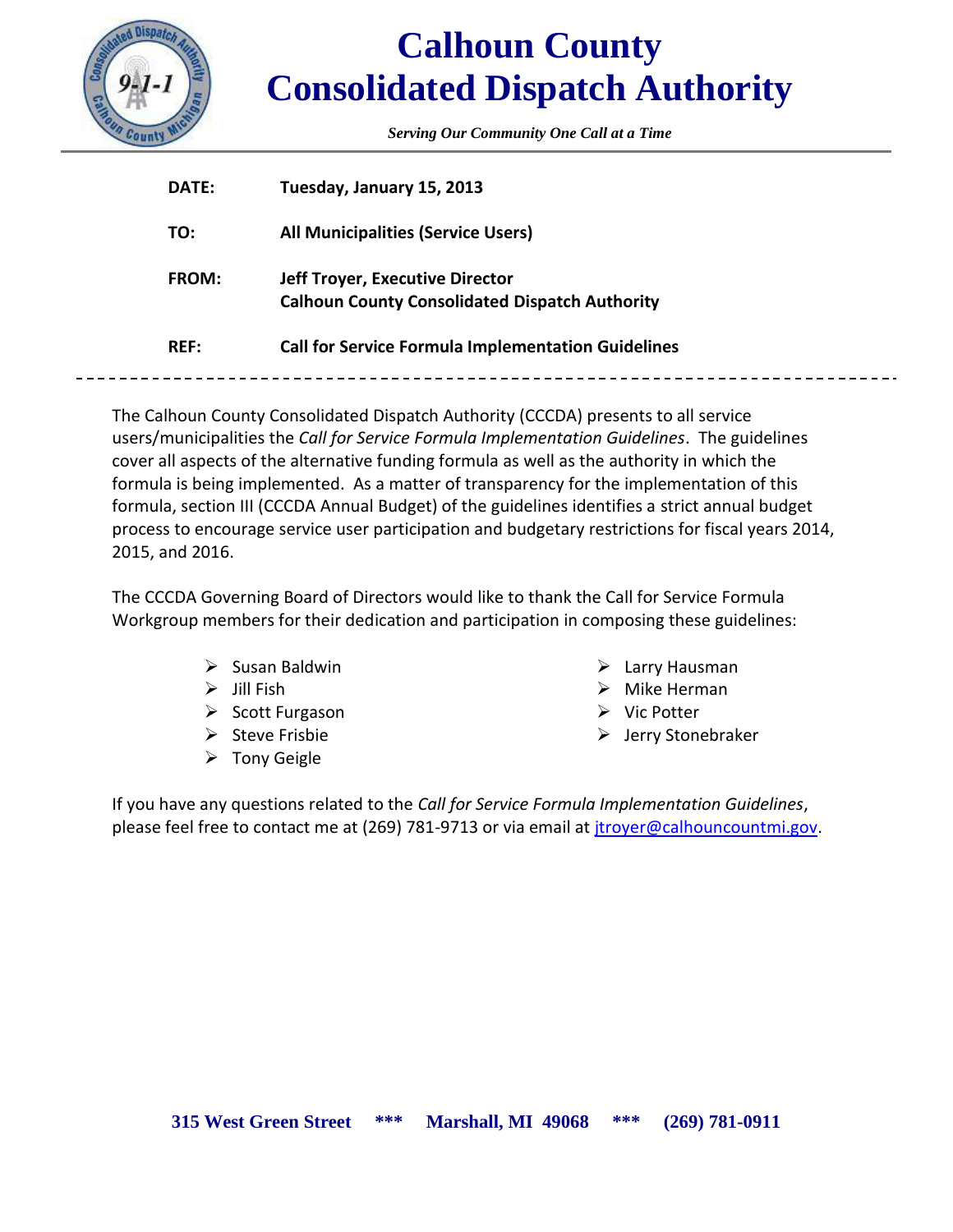

## **Calhoun County Consolidated Dispatch Authority**

*Serving Our Community One Call at a Time*

# **Call for Service (CFS) Formula Implementation Guidelines**

#### **I. INTRODUCTION**

On July 17<sup>th</sup>, 2008, the Calhoun County Board of Commissioners, the cities of Albion, Battle Creek, and Marshall, and the Area Metropolitan Services Agency (AMSA) entered into an Interlocal Agreement which created the Calhoun County Consolidated Dispatch Authority (CCCDA) pursuant to the Urban Cooperation Act, MCL §124.501, et seq. The creation of the separate legal entity/independent authority resulted in delegation of management and control of 9-1-1 and public safety dispatch services in Calhoun County to CCCDA's Governing Board of Directors.

The Fiscal Administration section of the Interlocal Agreement (page 13) specified an Initial Funding Plan (section A) for the first five (5) years of operations; 2009-2013. The revenues specified in the Initial Funding Plan was comprised of a combination of state and local 9-1-1 surcharge monies, and general fund tax dollars which were contributed by the signatories of the Interlocal Agreement. The details of the Initial Funding Plan were outlined in an attachment to the Interlocal Agreement known as the Pro-forma Budget and included annual revenues of \$3,702,550.

The CCCDA Governing Board of Directors was tasked with implementing an Alternative Funding Plan in accordance with the Interlocal Agreement that would be implemented at the conclusion of or prior to the end of the Initial Funding Plan. The CCCDA Governing Board of Directors would determine the most appropriate, equitable and beneficial way to continue financing consolidated dispatch.

In accordance with the Interlocal Agreement, CCCDA's Governing Board of Directors spent a year and a half (April 2010 – November 2011) evaluating eight (8) different future funding options for consolidated dispatch. This included public forums and presentations to municipalities and citizens to gather feedback as to what they felt was "*Fair and Equitable".* As a result of the feedback received, the CCCDA Governing Board of Directors requested that a Local 9-1-1 Surcharge Proposal be placed on the August  $7<sup>th</sup>$ , 2012 ballot by the Board of Commissioners to allow citizens to choose whether or not to fund 9-1-1 and public safety dispatch services entirely with surcharge monies or, if the proposal failed, to implement the alternative funding plan – Call for Service Formula. The educational message delivered by CCCDA was this ballot proposal was a choice between a surcharge and a Call for Service Formula. It was repeatedly stated that if the surcharge did not pass, the Call for Service Formula would be instituted.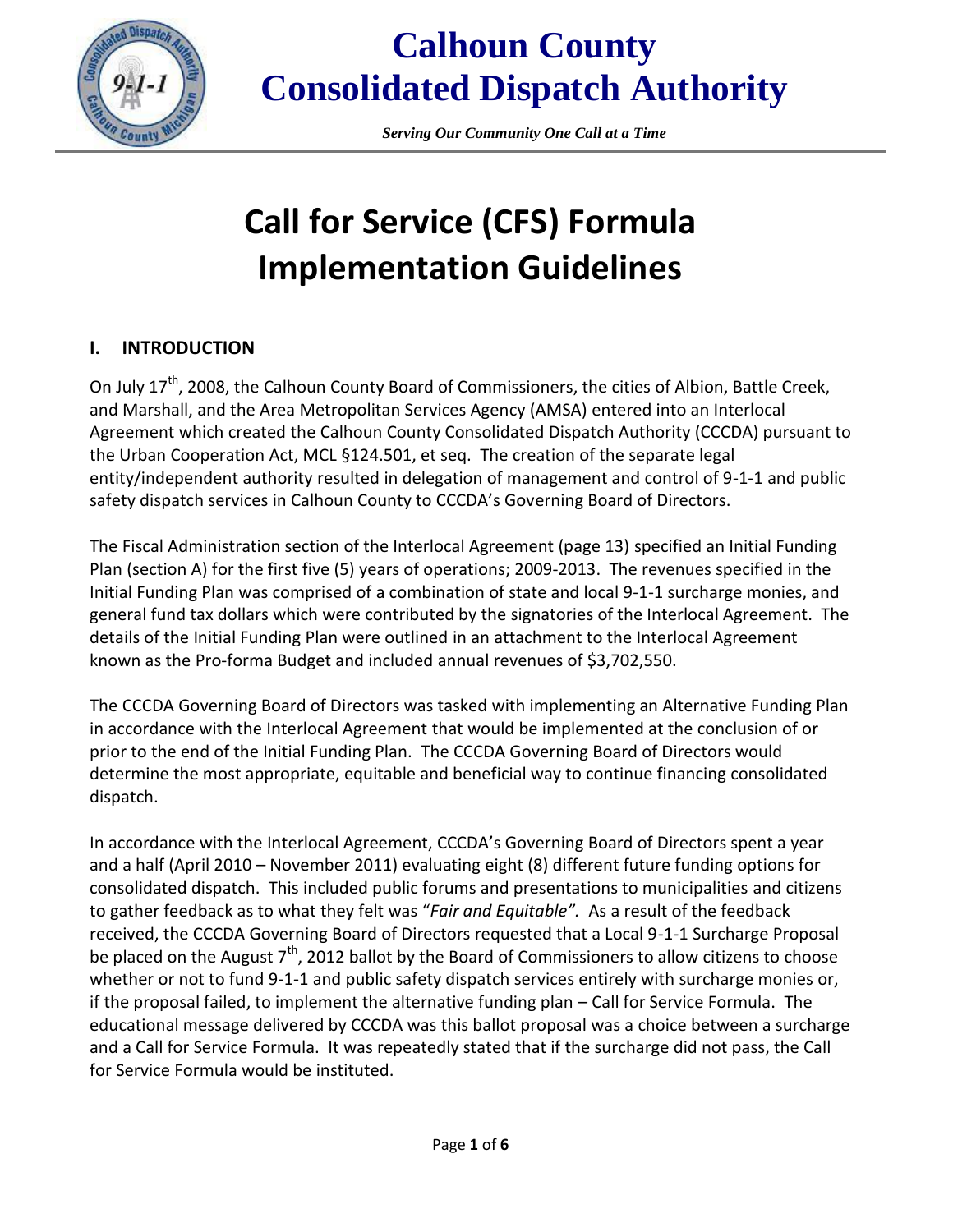The Local 9-1-1 Surcharge ballot proposal on August  $7<sup>th</sup>$ , 2012 failed by 63 votes and the CCCDA Governing Board of Directors immediately thereafter approved the implementation of the Call for Service Formula effective July 1, 2013.

### **II. AUTHORITY**

Michigan Public Act 32 of 1986, MCL §484.11101 et seq, as amended, authorizes Calhoun County to enact an E9-1-1 Service Plan that establishes a Service District in which enhanced 9-1-1 services are provided to callers requesting emergency medical, police, and fire services. The E9-1-1 Service Plan provides details regarding Technical, Operational, Managerial, and Fiscal considerations to implement said plan. On June  $17<sup>th</sup>$ , 2010, the Calhoun County Board of Commissioners revised the Calhoun County E9-1-1 Service Plan to incorporate the consolidation of 9-1-1 services and delegation of management and control to CCCDA's Governing Board of Directors.

Similar to the Interlocal Agreement, the E9-1-1 Service Plan specifically addresses Operational Funding (page 10) for CCCDA in the event that millage and/or 9-1-1 surcharge monies are insufficient to cover the costs of financing consolidated dispatch. Thus, with the failure of the 9-1-1 Surcharge ballot proposal on August  $7<sup>th</sup>$ , 2012, the plan authorizes CCCDA's Governing Board of Directors to:

 *"…set a service user fee at reasonable and fair levels in relation to the estimated cost of the services actually delivered to the service user or on his or her behalf or on behalf of a person or entity receiving the benefit of the emergency public and/or private services."*

*"The County Board and/or Authority Board may impose such fees through resolution or implementing ordinance, including authorization to the State of Michigan District Court system to collect such fees from the party adjudicated at fault for creating the emergency service condition through civil and criminal infraction proceedings. The County Board and/or Authority Board may authorize the initiation of civil court proceedings to collect any such service user fee."*

All municipalities (cities, villages, townships, and Calhoun County) participating in the Calhoun County Emergency Telephone Service District FINAL PLAN shall be considered "Service Users" as each municipality determines the level of emergency service in their jurisdiction.

#### **III. CCCDA Annual Budget**

CCCDA's Governing Board of Directors has been and will continue to be dedicated to providing effective and efficient 9-1-1 and public safety dispatch service to all Service Users. Since taking over dispatch functions for Calhoun County, CCCDA's operational costs have been significantly less in comparison to costs incurred by Service Users prior to consolidation. As a matter of transparency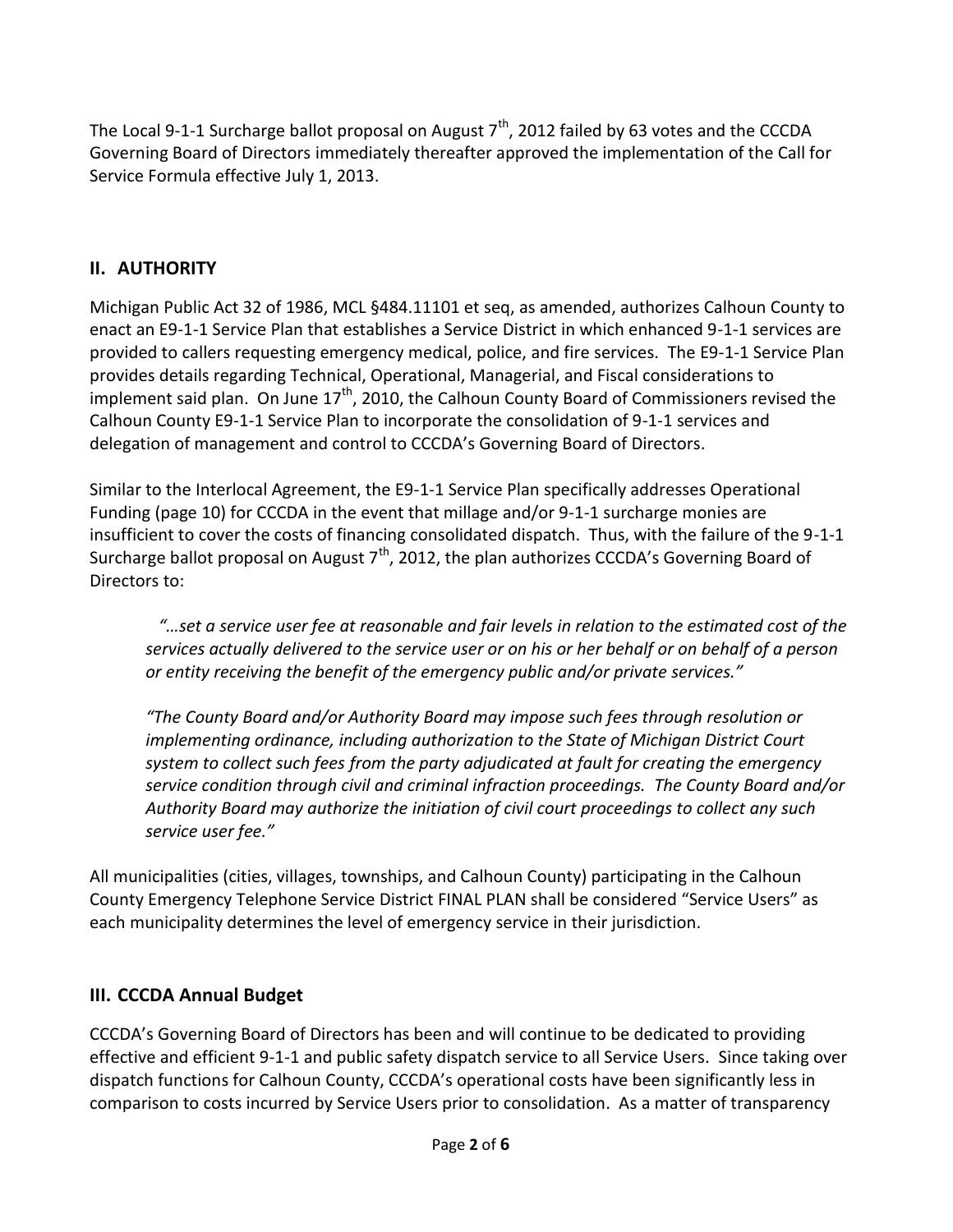for the implementation of this formula, the CCCDA Governing Board of Directors will adhere to the following budgetary guidelines:

- **1.** For fiscal years 2014, 2015, and 2016, the CCCDA operational budget shall not increase greater than the *lesser* of the following two options:
	- i. The previous year's operational budget plus two percent (2%)

or,

ii. The previous year's operational budget plus the Inflation Rate Multiplier determined by the State of Michigan's Department of Treasury.

In the event the Inflation Rate Multiplier identified above is negative (deflation), CCCDA's operational budget will remain constant.

**2.** During the month of November, all Service Users shall receive, via certified mail, a copy of CCCDA's Proposed Annual Budget. This notification shall include the date and time of the public hearing for the Proposed Budget. This process is to encourage Service User feedback; written or in person at the CCCDA's public hearing.

### **IV. FORMULA DEFINITIONS**

#### Calls for Service

Calls for Service are defined as requests for service received by CCCDA that require CCCDA staff members to take a specific action or dispatch public safety resources. Calls for Service are based on the geographical location of the incident requiring the action or public safety resource. The geographical location must be in one or more of the service users' boundaries.

#### Calls for Service Statistics

Calls for Service Statistics are maintained in CCCDA's Computer Aided Dispatch ("CAD") system. These statistics are agency specific; therefore, each agency/entity that is dispatched is calculated as a separate Call for Service.

#### Service User

A Service User shall be defined as each municipality (city, village, township, or Calhoun County) receiving services from CCCDA. The following is a list of service users:

| <b>Albion City</b>         | Albion Township           |  |  |
|----------------------------|---------------------------|--|--|
| Athens Township            | <b>Athens Village</b>     |  |  |
| <b>Battle Creek City</b>   | <b>Bedford Township</b>   |  |  |
| <b>Burlington Township</b> | <b>Burlington Village</b> |  |  |
| <b>Clarence Township</b>   | <b>Clarendon Township</b> |  |  |
| <b>Convis Township</b>     | <b>Eckford Township</b>   |  |  |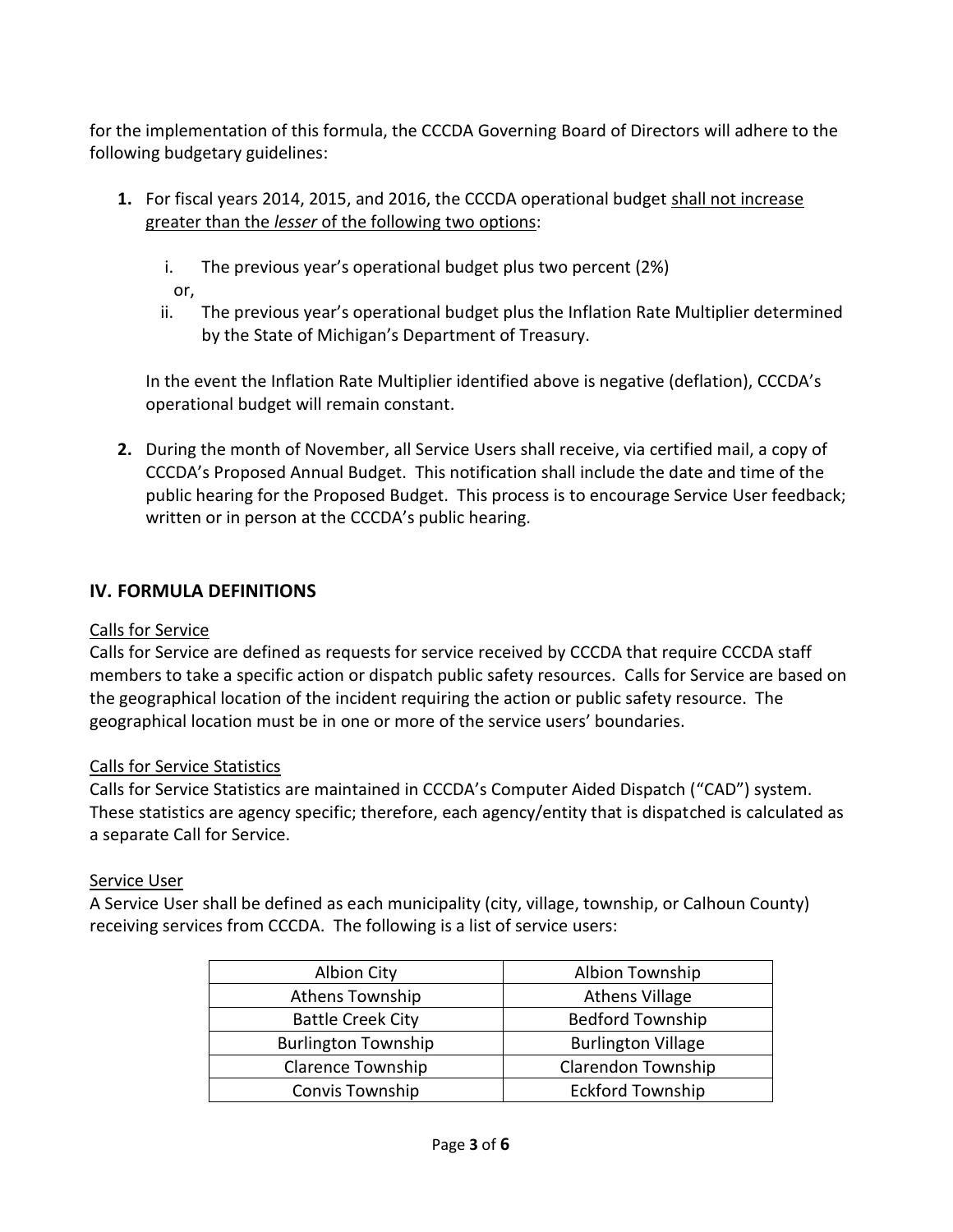| <b>Emmett Township</b>   | Fredonia Township    |  |  |
|--------------------------|----------------------|--|--|
| Homer Township           | Homer Village        |  |  |
| Lee Township             | Leroy Township       |  |  |
| Marengo Township         | <b>Marshall City</b> |  |  |
| <b>Marshall Township</b> | Newton Township      |  |  |
| Pennfield Township       | Sheridan Township    |  |  |
| Springfield City         | Tekonsha Township    |  |  |
| Tekonsha Village         | Calhoun County       |  |  |

Each Service User's calls for service are specific to its geographical boundaries except for Calhoun County. For the purpose of this formula, Calhoun County's calls for service are specific to the incidents handled by the Calhoun County Office of the Sheriff.

#### Revenue to be Generated

The amount of Revenue to be Generated by the Call for Service Formula shall be determined by subtracting all unreserved revenues (FOIA fees, State Surcharge, Local Surcharge, etc) from CCCDA's approved annual budgetary expenditures.

#### **V. FORMULA IMPLEMENTATION**

The Call for Service Formula will be implemented in the following manner:

**1.** CCCDA will send out quarterly invoices to service users. The quarterly invoice will be sent during the first ten (10) days of the month preceding the start of each quarter. Invoices are due ten (10) days after the start of the quarter for which the invoice is for. Please refer to the table below:

| <b>QUARTERLY INVOICE</b> | <b>INVOICE SENT BY</b>     | <b>INVOICE DUE BY</b>    |  |  |
|--------------------------|----------------------------|--------------------------|--|--|
| April – June             | March 10 <sup>th</sup>     | April 10 <sup>th</sup>   |  |  |
| July – September         | June 10 <sup>th</sup>      | July 10 <sup>th</sup>    |  |  |
| October – December       | September 10 <sup>th</sup> | October 10 <sup>th</sup> |  |  |
| January – March          | December 10 <sup>th</sup>  | January 10th             |  |  |

**2.** A percentage (rounded to four decimal places) of total calls for service will be assigned to each Service User. This percentage will be valid for 12 months beginning April  $1<sup>st</sup>$  of each year and running thru March  $31<sup>st</sup>$  of the following year.

This will be based on an average of the Service User's THREE (3) previous year's calls for service and determined by CCCDA's CAD system. The service user's average is then converted to a percentage of total calls (illustrated below – orange column). For example: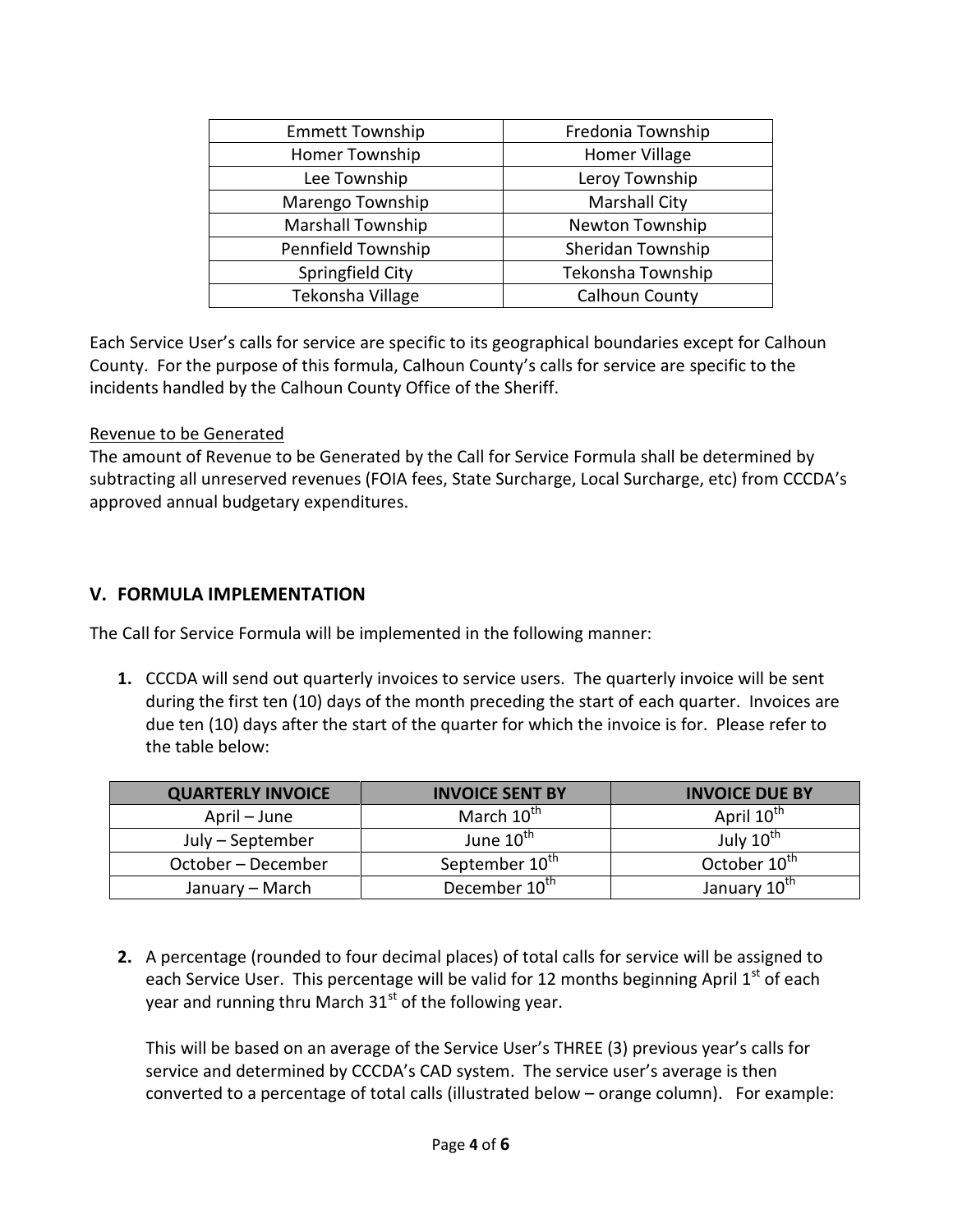| <b>Service User</b> | 2010 | 2011  | 2012 | SUB-<br><b>TOTAL</b> | AVG.<br>Per Yr. | $%$ of<br><b>Total CFS</b> |
|---------------------|------|-------|------|----------------------|-----------------|----------------------------|
| City A              | 3017 | 2973  | 3139 | 9129                 | 3043            | 71.4554%                   |
| <b>ABC Township</b> | 570  | 479   | 527  | 1576                 | 525             | 12.3390%                   |
| City B              | 725  | 633   | 712  | 2070                 | 690             | 16.2056%                   |
| <b>Totals</b>       | 4313 | 4085  | 4378 |                      | 4259            | 100.0000%                  |
|                     |      | 12776 |      |                      |                 |                            |

A Service User's percentage of total calls will be recalculated at the end of each calendar year. For the calculation, the oldest year's statistics will be removed and the year that just ended will be added.

CCCDA will distribute the new percentage of total calls for service for each Service User after the numbers have been recalculated. This shall occur no later than January 15th.

- **3.** A Service User's quarterly invoice will be calculated by multiplying the Service User's percentage of total calls (identified above) by the amount of revenue to be generated; divided by four (conversion to quarterly).
- **4.** After the initial implementation of the Calls for Service formula, if a Service User's estimated *COST* exceeds a ten percent (10%) increase of the COST for the previous year, the Service User may be eligible for a "**10% Cap Exemption"**. The Service User's increase in *COST* must be directly related to an act of nature (natural disaster) or another type of mass emergency/casualty incident that occurred in the previous year.

NOTE - This exemption does not include an increase in cost as a result of a decision made by the Service User's governing body or a department reporting to the governing body of the Service User, to alter/change the level of service provided to the citizens in the Service User's jurisdiction.

Service Users may request the **10% Cap Exemption** by completing the following steps:

- i. A Service User's governing body must submit a request in writing to the CCCDA Governing Board of Directors for the 10% Cap Exemption. The written request should identify the qualifying event(s) that resulted in the Service User's estimated costs to exceed 10%.
- ii. The CCCDA Governing Board of Directors will consider each 10% Cap Exemption submitted at the normative February meeting.